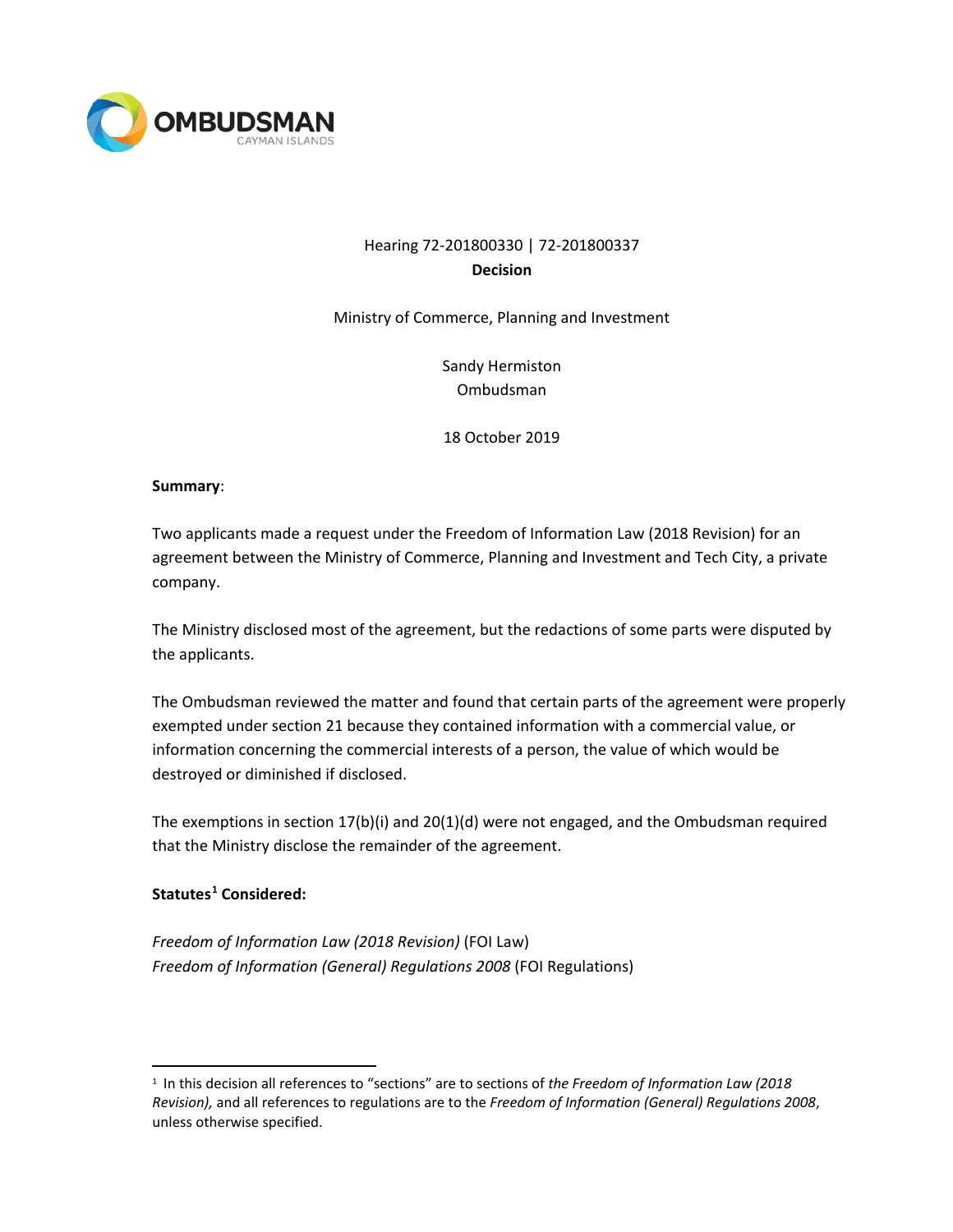### **Contents:**

### **A. INTRODUCTION**

[1] On 10 August 2018 an applicant made a request under the Freedom of Information Law (2018 Revision) (the FOI Law) to the Ministry of Commerce, Planning and Investment (the Ministry) for:

> *a copy of the MOU/agreement/deal signed yesterday (9 Aug) between the Ministry by Tamara Ebanks and TechCayman as represented by Gene Thompson regarding the development of a local digital economy.*

[2] Six days later a different applicant made a request for the same records. That request was for:

*the agreement between TechCayman and government, referenced in this article."*

- [3] The Ministry responded to both requests in an identical manner, releasing a redacted document, partially withholding access under the exemptions in sections 18(1) (records affecting the national economy) and 21(1)(a) and (b) (commercial interests).
- [4] The initial decision was confirmed in the internal review conducted by the Minister responsible, who also added the exemption in section 17(b)(i) (actionable breach of confidence).

#### **B. CONSIDERATION OF ISSUES**

- [5] The Ministry initially claimed exemptions in sections 17(b)(i) and 21 and added section 20(1)(d) (prejudice to the effective conduct of public affairs) in its written submissions for this appeal.
- [6] The Ministry disclosed additional information over the course of this appeal, but the following redactions remain in dispute:
	- o Redaction #1: paragraph 2(e) on page 7;
	- o Redaction #2: a heading and one paragraph on page 8;
	- o Redaction #3: subparagraphs 2(k)(i) and (ii) on page 9;
	- o Redaction #4: Schedule 1 (title and body) and the first bullet point in Recital F on page 2 of the agreement;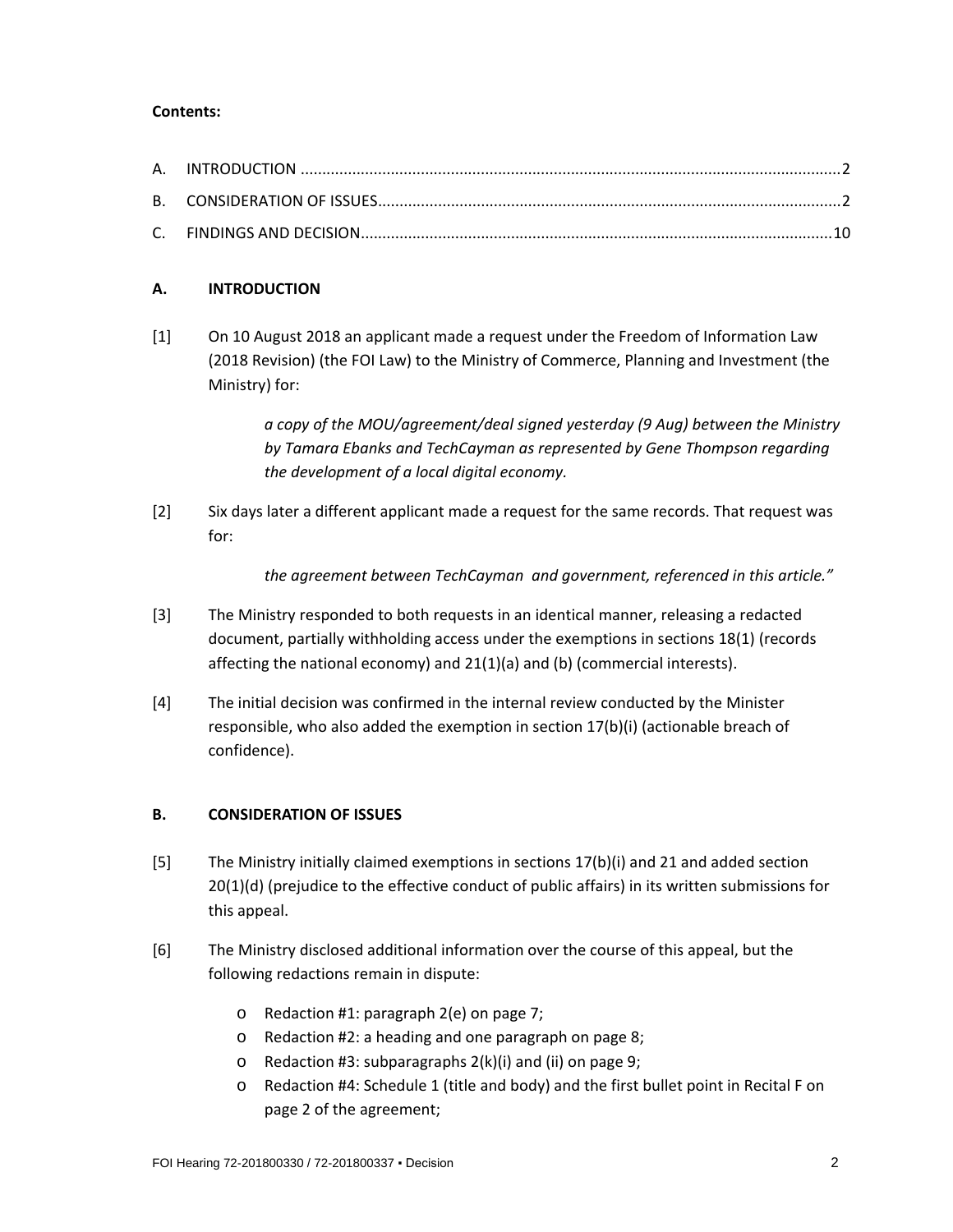- o Redaction #5: Schedule 3 (title and body);
- o Redaction #6: Schedule 4 (body only);

*…*

- **a) Are the redactions exempted under section 20(1)(d), section 21(1)(a)(ii) or 21(1)(b), and, if so, would access to the record nevertheless be in the public interest under section 26(1)?**
- [7] Section 20(1)(d) provides the following exemption from the general right to access:

*20. (1) A record is exempt from disclosure if –*

*(d) its disclosure would otherwise prejudice, or would be likely to prejudice the conduct of public affairs.*

[8] Section 21 provides for the following exemption from the general right to access:

*21. (1) … a record is exempt from disclosure if –*

*(a) its disclosure would reveal -*

*…*

*(ii) any other information of a commercial value, which value would be, or could reasonably be expected to be, destroyed or diminished if the information were disclosed; or* 

*(b) it contains information (other than that referred to in paragraph (a)) concerning the commercial interests of any person or organisation (including a public authority) and the disclosure of that information would prejudice those interests.* 

[9] The Ministry relied upon a definition of "commercial value" taken from *Cannon v Australian Quality Egg Farms Ltd (1993 S0094, 30 May 1994), para 54,* a decision notice from the Queensland Office of the Information Commissioner in relation to a similarly worded exemption under the 1992 Queensland *Freedom of Information Act*. Commercial value is defined as:

> *… information has commercial value to an agency or another person if it is valuable for the purposes of carrying on the commercial activity in which that agency or other person is engaged. The information may be valuable because it is important or essential to the profitability or viability of a continuing business operation, or a pending, "one-off" commercial transaction.*

[10] The Ministry argued that the redacted information constitutes "information… essential to the profitability and/or viability of both the [the Company] and the Government's continuing business operation."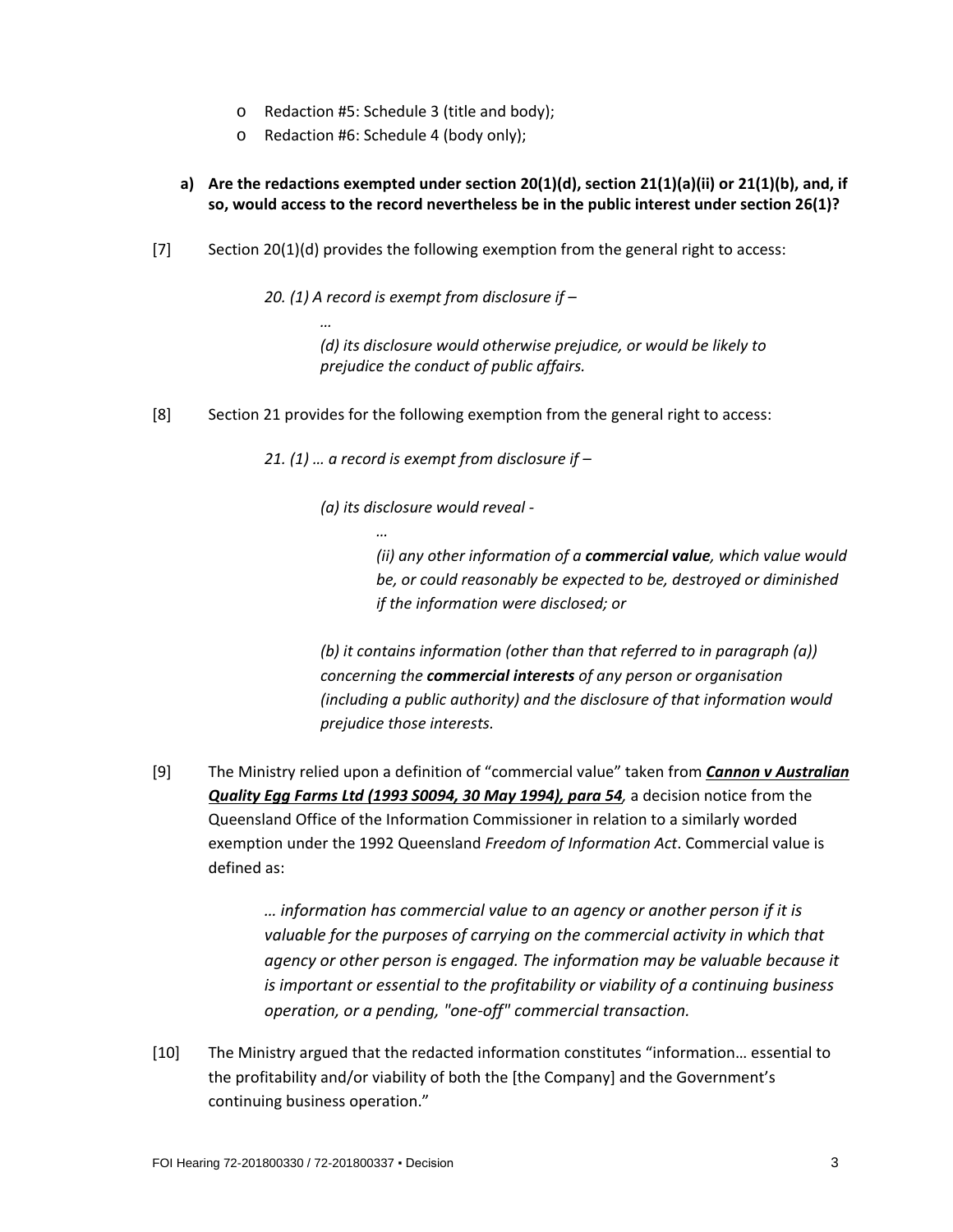- [11] The Ministry also claimed that disclosure of this information would hinder the Government's future bargaining/negotiating position with other companies, leading to the Government's competitive advantage being lost, which would prejudice its commercial interests.
- [12] A submission from Tech Cayman ("the Company") supported this point of view, stating that,
	- *The Agreement contains commercial arrangements that would be disadvantageous to the Company if the details are made public.*
	- *The release of the details of the Agreement will disadvantage the Cayman Islands as other countries that have a keen interest in this industry will use the information to compete with Cayman.*
	- *The other business park type business on the island has kept their agreement confidential and will gain an unfair business advantage through the release of the Agreement.*
	- *The Company is a private company and the confidentiality of its trade secrets and business plans should be respected. The release of the Agreement will raise concerns for other private companies that enter into agreements with Government.*
- [13] Applicant A expressed their expectation that details of any agreement signed by the Government should be disclosed, "with the reasonable exception of what could be corporate intelligence that is not related to the deal directly."
- [14] Applicant B did not express any views on the exemption relating to commercial value or interests.
- [15] The UK Information Tribunal clarified that the term "would" in this context means,

*"more probable than not" that there will be prejudice to the specific interest set out in the exemption and the words "would be likely to" have been interpreted to mean that there is a "real and significant risk of prejudice" to the interest in the exemption…[2](#page-3-0)*

[16] None of the parties made arguments regarding the interpretation of the term "commercial interests" found in section 21(1)(b) which is not defined in the FOI Law.

<span id="page-3-0"></span> <sup>2</sup> UK Information Tribunal *Ian Edward McIntyre v Information Commissioner and Ministry of Defence 11* February 2008 EA/2007/0068 para 40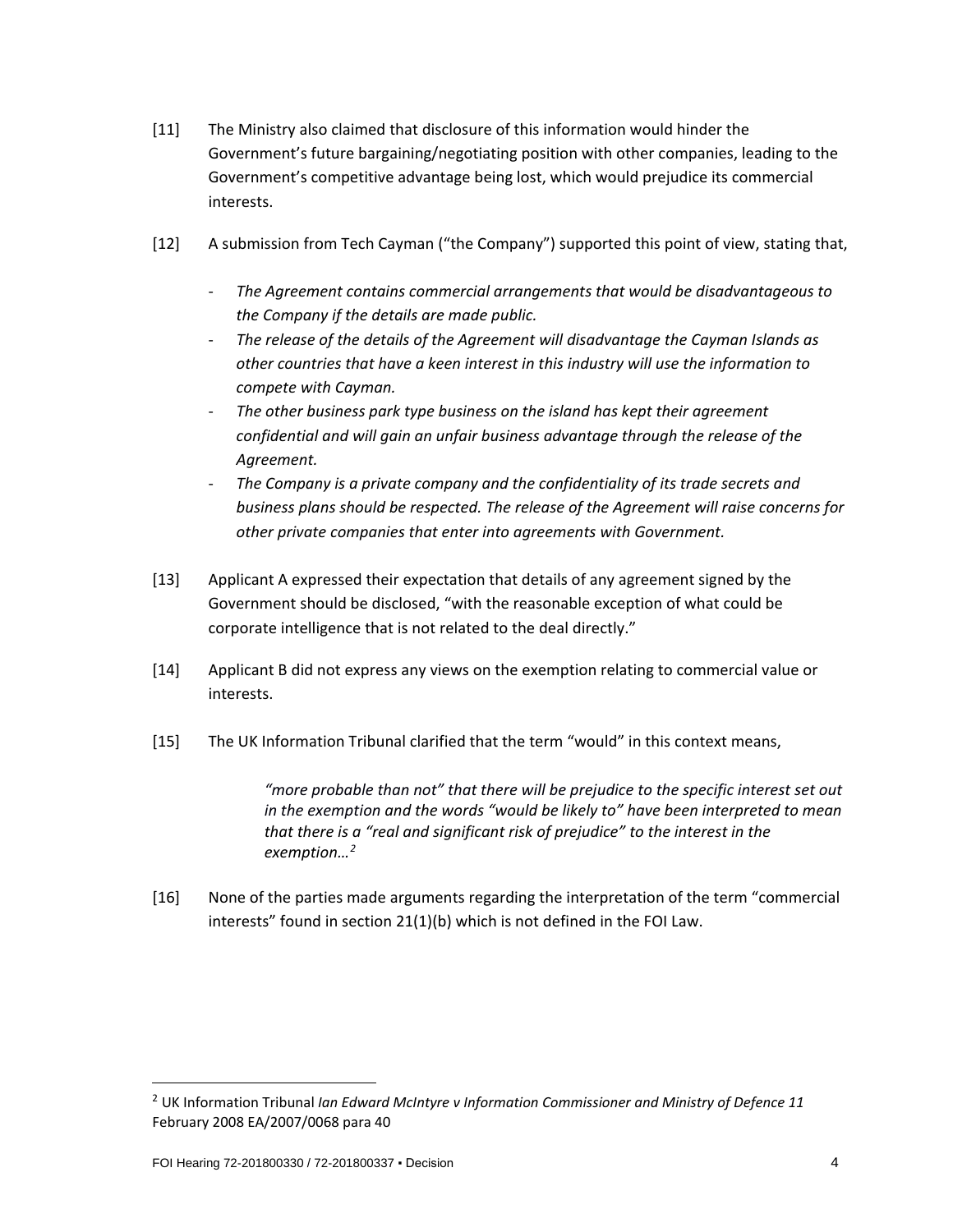[17] Having reviewed the provisions in the agreement identified in redactions  $1 - 6$ , I have reached the following conclusions:

#### i. Redaction #1:

Paragraph 2(e) on page 7 consists of information which has already been disclosed in other parts of the agreement. **It is therefore not exempt under section 21.**

### **ii.** Redaction #2:

The heading and paragraph 2(g) on page 8 both refer to a third-party private entity which, according to the Ministry, is not aware of the reference in this agreement. The paragraph contains information which, if disclosed, would more probably than not prejudice that entity's commercial interests. **Therefore, both the heading and the paragraph are exempt under section 21(1)(b).**

#### iii. Redaction #3:

Subparagraph 2(k)(i) on page 9 contains an undertaking from the Government to enact specific legislation, subject to the acknowledgement that any such provision cannot fetter the Government's discretion. When asked what commercial value exists in a nonbinding agreement to enact or amend legislation and how the Government's commercial interests would be prejudiced, the Ministry responded by referring to its previous written arguments and adding that another entity could "leverage their public knowledge" and that it would "reduce the Government's ability to manage its public affairs". The Ministry failed to identify any particular "commercial value" involved in the enactment of legislation.

As stated above, the term "commercial interests" is not defined in the FOI Law. Given that there are specific exemptions for "commercial value" and "trade secrets" I must find an interpretation that makes sense of the words "commercial interests" and find a meaning that does not repeat or contradict the other two exemptions listed in section 21. It is my opinion that this provision refers to interests that relate to trading such as the sale or purchase of goods which are undertaken for the purpose of revenue generation and normally take place within a competitive environment. The enactment of legislation is a public activity and while it may impact the government's ability to generate revenue (which is entirely in the Legislature's hands) it is undertaken in a political environment rather than a competitive one. **On this basis, I reject the argument regarding the exemption found in section 21(1).** 

The Ministry also argued that the disclosure of the provision in question would "reduce the Government's ability to manage its public affairs". It is unclear how knowledge of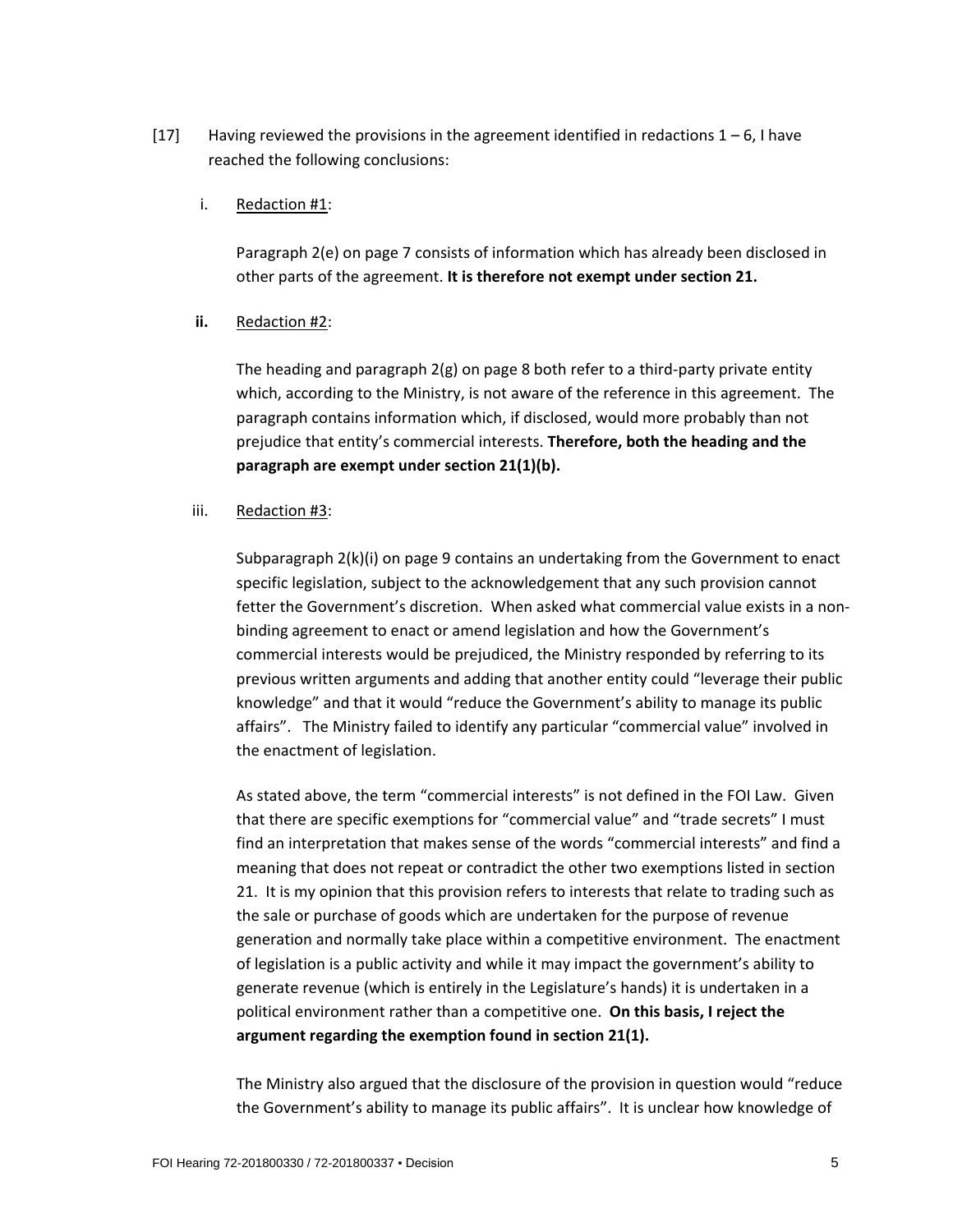the proposed legislation could be detrimental to the Government, other than the potential public reaction to the proposed legislation which exists with all legislation. I fail to see how the Ministry can, on the one hand, argue that disclosure of a non-binding commitment to enact legislation will reduce the Government's ability to manage its public affairs and, on the other hand, provide three pages of details regarding the Government's legislative agenda for the enactment of modern IP laws as set out in detail in Schedule 2 of the agreement. **Therefore I find that subparagraph 2(k)(i) on page 9 is not exempt under section 20(1)(d).** 

Subparagraph 2(k)(ii) on page 9 repeats the information already disclosed in paragraph 2(k). **It is therefore not exempt.**

#### Redaction #4:

## **The title of Schedule 1 has already been disclosed on page 7 of the agreement and is therefore not exempt.**

I agree that incentives given by the Government could, if disclosed, prejudice the Government's ability to negotiate competitive agreements with future interested parties. The body of Schedule 1 consists of information concerning the commercial interests of the Government which, if disclosed, would more probably than not prejudice the Ministry's future bargaining position in similar negotiations with commercial partners. It could undercut the Cayman Islands' international competitiveness in these types of deals. **Therefore, the exemption in section 21(1)(b) is engaged in relation to the body of Schedule 1.** 

I also find that the first bullet point in Recital F on page 2 of the agreement is exempt as it provides details regarding the incentives outlined in Schedule 1.

#### **iv.** Redaction #5:

The title and body of text which constitutes Schedule 3 (including the references to the third-party entity's name in the Table of Contents and the reference to the title of Schedule 3 on the second page of the Table of Contents relates to an agreement between the Government and a third-party private entity, as well as provisions pertaining to the Company itself. This information, if disclosed, would more probably than not prejudice the third-party's commercial interests. **Therefore, both the title and body of Schedule 3 are exempt under section 21(1)(b), as well as the references to the third-party entity in the Table of Contents and Recital F.**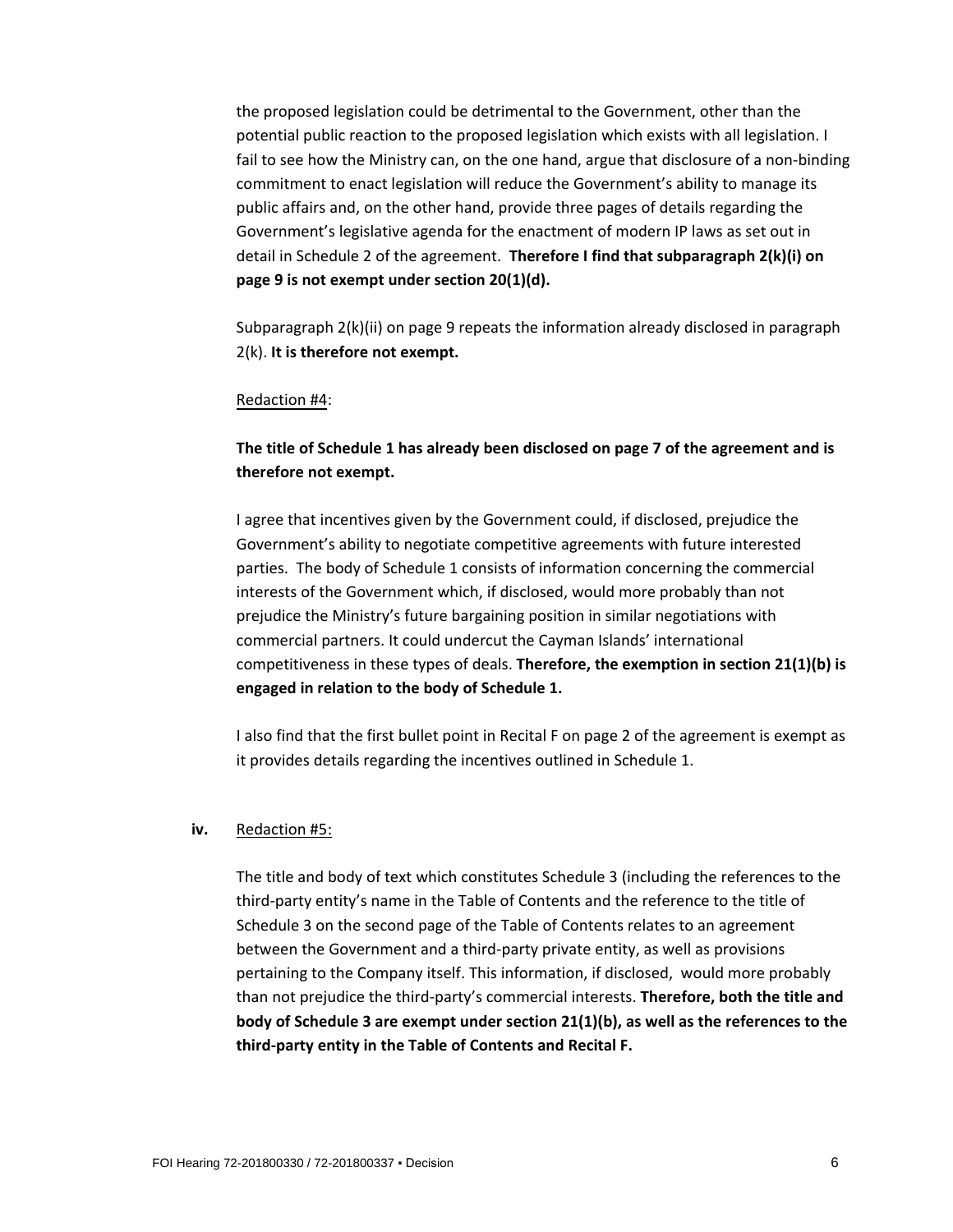### **v.** Redaction #6:

As the disclosed headings indicate, Schedule 4 lists actions and timelines relating to the information listed in Schedule 1 and given its relationship to information which is already exempt, its disclosure would prejudice the commercial interests of the Government and the Company. **The body of Schedule 4 is therefore exempt under section 21.** 

### [18] **In conclusion, the following parts of the agreement are exempt from disclosure:**

- o **Redaction #2: paragraph 2(g) and its heading on page 8;**
- o **Redaction #4: the body of Schedule 1;**
- o **Redaction #5: the title (including the title and the third party's name in the Table of Contents) and the body of Schedule 3;**
- o **Redaction #6: the body of Schedule 4.**
- [19] The exemptions in sections 20(1)(d) and 21 are subject to a public interest test under section 26(1), requiring a determination whether access would nevertheless be in the public interest, notwithstanding that the exemption applies to parts of the responsive record.
- [20] The public interest test involves identifying the appropriate public interests and assessing the extent to which they are served by disclosure or by maintaining the exemption. The test assumes the form of a balancing exercise between the factors in favour of disclosure and the factors in favour of maintaining the exemption.
- [21] In relation to the exemptions in section 21, the Ministry has identified government transparency, accountability and public understanding and participation as factors in favour of disclosure.
- [22] The Ministry submits that maintaining the commercial sensitivity of commercial agreements, and protecting the commercial value contained in commercial agreements are two factors in favour of maintaining the exemption. I agree.
- [23] I would add that, in accordance with findings of the UK Information Tribunal in relation to the similarly worded exemption, there is also a public interest in protecting the government's commercial interests by safeguarding government's bargaining position in potential future negotiations with commercial partners.
- [24] **Therefore, it would not be in the public interest to disclose the information exempted under sections 20(1)(d) or 21, and the exemption is upheld in relation to the redacted parts identified above.**